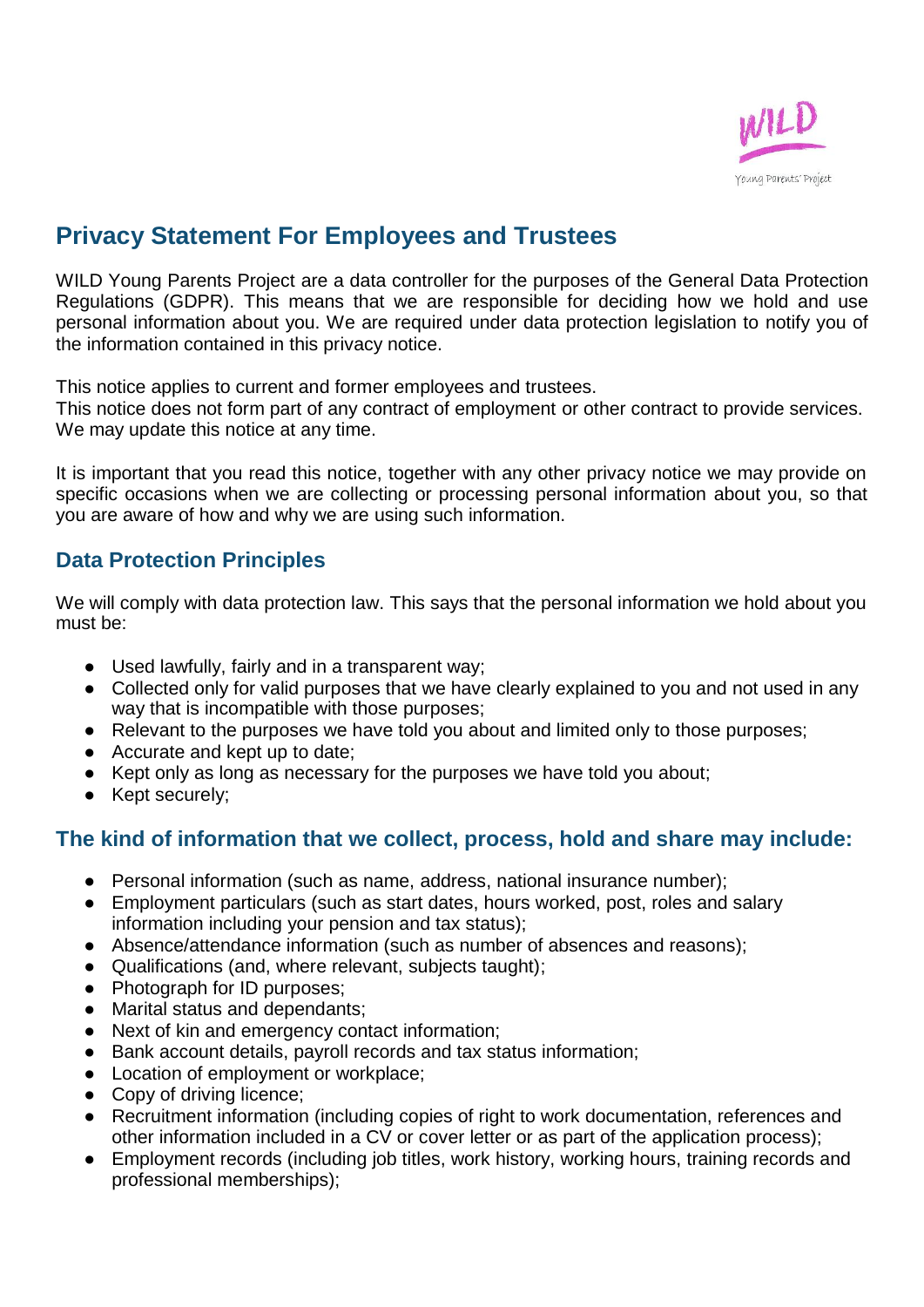- Performance and appraisal information:
- Disciplinary and grievance information;
- Information about your use of our information and communications systems;

We may also collect, store and use the following "special categories" of more sensitive personal information:

- Information about your race or ethnicity, religious beliefs, sexual orientation and political opinions;
- Trade Union membership;
- Information about your health, including any medical condition, health and sickness records;
- Genetic information and biometric data;
- Information about criminal convictions and offences;

# **Why we collect and use this information**

We will only use your personal information when the law allows us to. Most commonly, we will use your personal information in the following circumstances, to;

- Enable the development of a comprehensive picture of the workforce and how it is deployed;
- Inform the development of recruitment and retention policies and to make decisions on recruitment, appointments and promotions;
- Determine the terms on which you work for us;
- Check you are legally entitled to work in the UK;
- Pay you and, if you are an employee, deducting tax and National Insurance contributions
- Liaise with your pension provider;
- Administer the contract we have entered into with you;
- Manage and plan for WILD, including accounting and auditing;
- Conduct performance reviews, manage performance and determine performance requirements;
- Make decisions about salary reviews and compensation;
- Assess qualifications for a particular job or task, including decisions about promotions;
- Gather evidence for possible grievance or disciplinary hearings;
- Make decisions about your continued employment or engagement;
- Make arrangements for the termination of our working relationship;
- Provide education, training and development opportunities;
- Deal with legal disputes involving you, or other employees, workers and contractors, including accidents at work;
- Ascertain your fitness to work;
- Manage your sickness absence:
- Comply with health and safety obligations;
- Prevent fraud;
- Inform trustees of anything in their interest in the overall running of the charity
- Monitor your use of our information and communication systems to ensure compliance with our IT policies;
- Ensure network and information security, including preventing unauthorised access to our computer and electronic communications systems and preventing malicious software distribution;
- Conduct data analytics studies to review and better understand employee retention and attrition rates;
- Allow equal opportunities monitoring;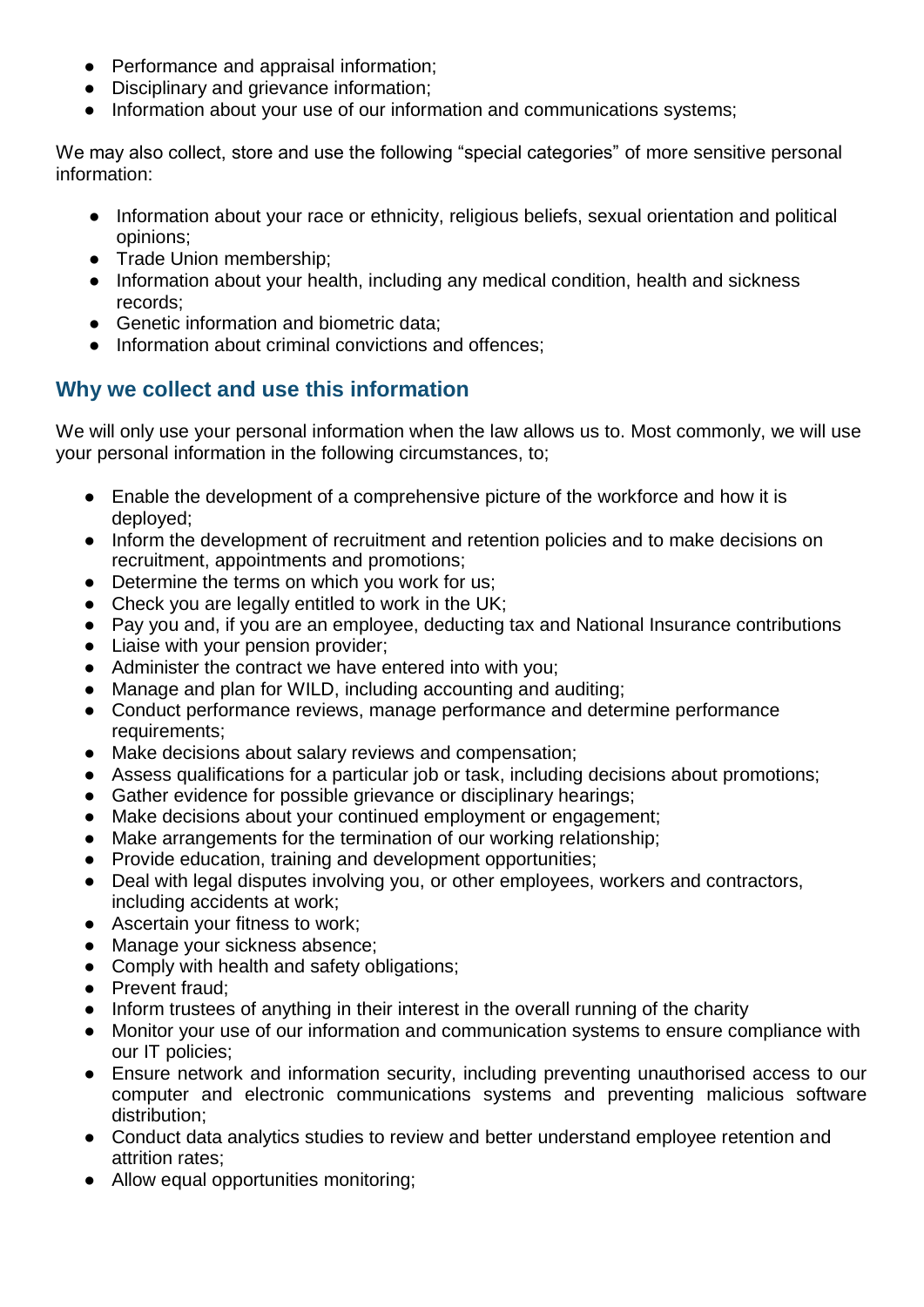We will use your particularly sensitive personal information in the following ways:

- We will use information relating to leaves of absence, which may include sickness absence or family related leaves, to comply with employment and other laws;
- We will use information about your physical or mental health, or disability status, to ensure your health and safety in the workplace and to assess your fitness to work, to provide appropriate workplace adjustments, to monitor and manage sickness absence and to administer benefits;
- We will use information about your race or national or ethnic origin, religious, philosophical or moral beliefs, or your sexual life or sexual orientation, to ensure meaningful equal opportunity monitoring and reporting;
- We will use trade union membership information to pay trade union premiums, register the status of a protected employee and to comply with employment law obligations;

### **The lawful basis on which we process this information**

We will only use your personal information when the law allows us to. Most commonly, we will use your personal information in the following circumstances:

- Where we need to perform the contract we have entered into with you;
- Where we need to comply with a legal obligation;
- Where it is necessary for our legitimate interests (or those of a third party) and your interests and fundamental rights do not override those interests;

We may also use your personal information in the following situations which are likely to be rare:

- Where we need to protect your interests (or someone else's interests);
- Where it is needed in the public interest;

### **Collecting this information**

We typically collect personal information about employees, workers and trustees through the application and recruitment process, either directly from candidates or sometimes from an employment agency or background check provider. We may sometimes collect additional information from third parties including former employers, credit reference agencies or other background check agencies.

We will collect additional personal information in the course of job-related activities throughout the period of you working for us.

Whilst the majority of information you provide to us is mandatory, some of it is provided to us on a voluntary basis. In order to comply with data protection legislation, we will inform you whether you are required to provide certain information to us or if you have a choice in this.

# **If you fail to provide personal information**

If you fail to provide certain information when requested, we may not be able to perform the contract we have entered into with you (such as paying you or providing a benefit), or we may be prevented from complying with our legal obligations (such as to ensure the health and safety of our workers) or from fulfilling our public duty.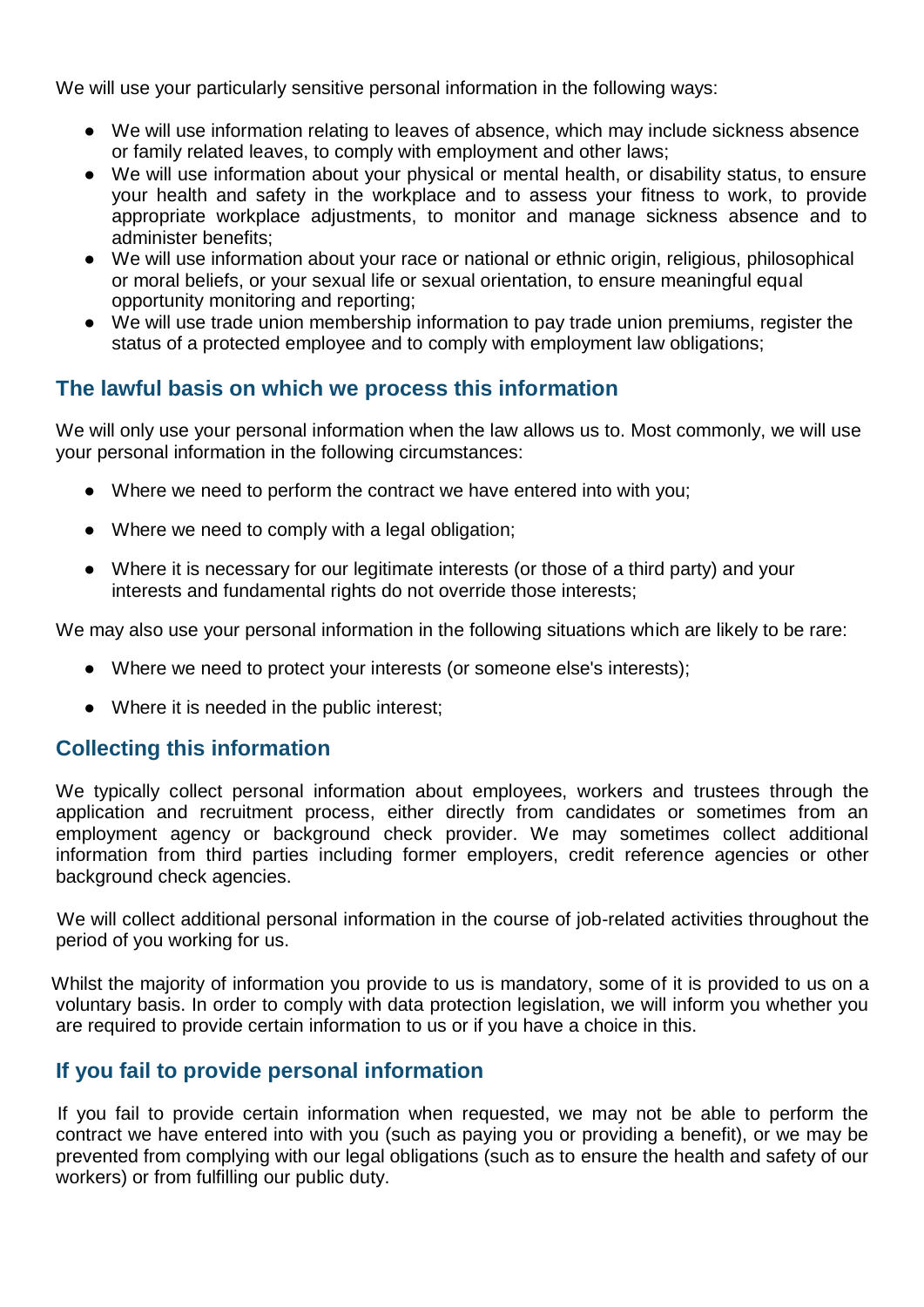# **Change of purpose**

We will only use your personal information for the purposes for which we collected it, unless we reasonably consider that we need to use it for another reason and that reason is compatible with the original purpose. If we need to use your personal information for an unrelated purpose, we will notify you and we will explain the legal basis which allows us to do so.

Please note that we may process your personal information without your knowledge or consent, in compliance with the above rules, where this is required or permitted by law.

# **Retention of your information**

We will only retain your personal information for as long as necessary to fulfil the purposes we collected it for, including for the purposes of satisfying any legal, accounting, or reporting requirements. Details of retention periods for different aspects of your personal information are available in our retention policy which is available from our HR or Office manager.

To determine the appropriate retention period for personal data, we consider the amount, nature, and sensitivity of the personal data, the potential risk of harm from unauthorised use or disclosure of your personal data, the purposes for which we process your personal data and whether we can achieve those purposes through other means, and the applicable legal requirements.

In some circumstances, we may anonymise your personal information so that it can no longer be associated with you, in which case we may use such information without further notice to you. Once you are no longer an employee or trustee of WILD we will retain and securely destroy your personal information in accordance with our data retention policy. We will hold your personnel file for a period of 6 years from the date on which your employment with WILD ended.

### **Who we share this information with**

We routinely share this information with the following third parties:

- The local authority (including safeguarding and other associated bodies) (Cornwall Council)
- Lang Bennetts, our Payroll provider for payroll and pension purposes
- Microsoft 365
- Breathe HR database
- Clearbooks Debbie Risborough Accountant
- Lamplight
- Our IT provider (Out of the Box IT)

# **Why we share WILD Young Parents Project's workforce information**

We may share your personal information with third parties where required by law, where it is necessary to administer the working relationship with you or where we have another legitimate interest in doing so.

The department has robust processes in place to ensure that the confidentiality of personal data is maintained and there are stringent controls in place regarding access to it and its use. Decisions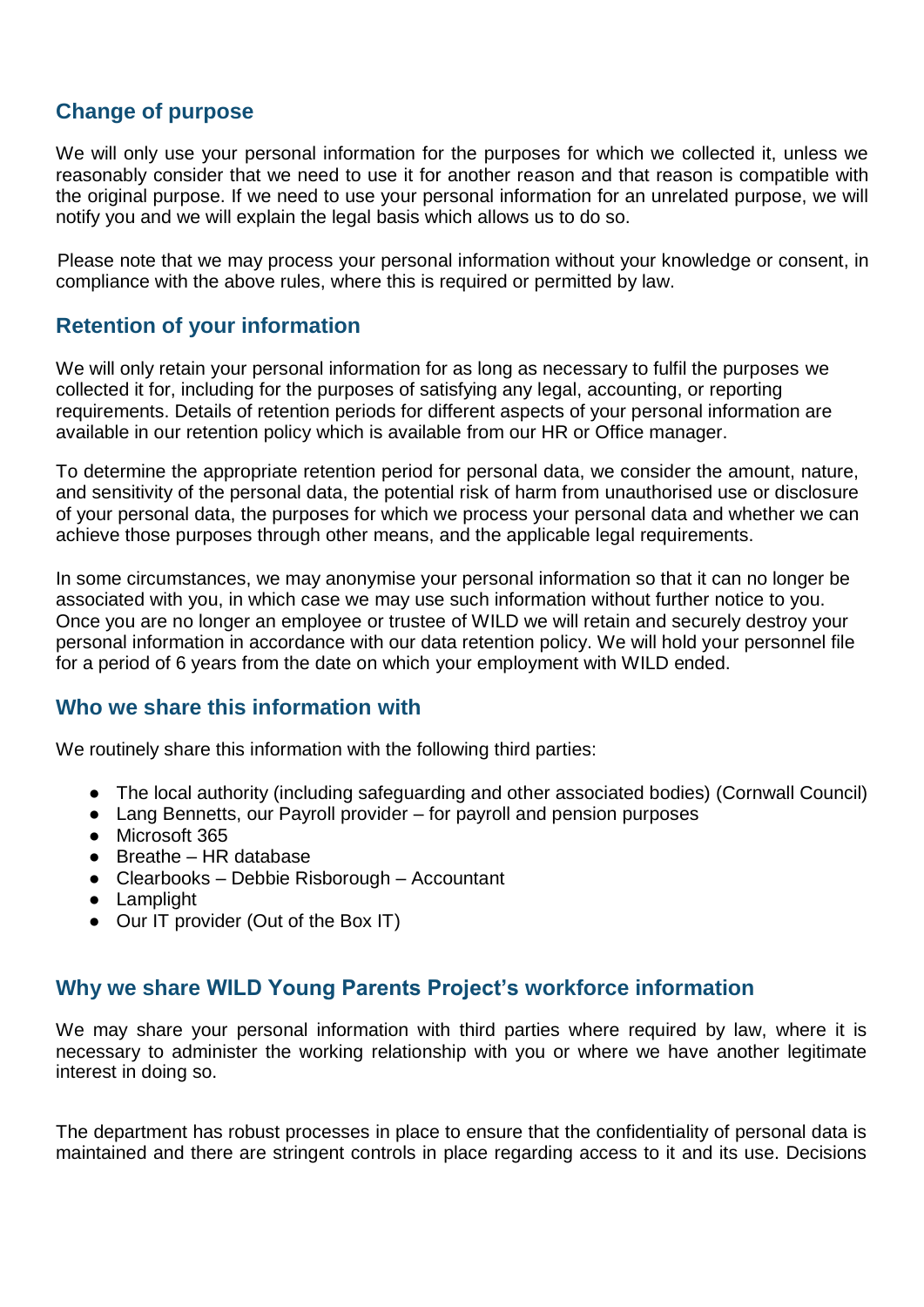on whether we release personal data to third parties are subject to a strict approval process and based on a detailed assessment of:

- Who is requesting the data;
- The purpose for which it is required;
- The level and sensitivity of data requested; and
- The arrangements in place to securely store and handle the data;

To be granted access to your information, organisations must comply with our strict terms and conditions covering the confidentiality and handling of the data, security arrangements and retention and use of the data.

### **Requesting access to your personal data**

Under the GDPR, you have the right to request access to the information that we hold relating to you. To make a request for your personal information, contact any of the Senior Management Team.

You also have the right to:

- Object to processing of personal data where we are relying on a legitimate interest (or those of a third party) and there is something about your particular situation which makes you want to object to processing on this ground;
- Prevent processing for the purpose of direct marketing;
- Object to decisions being taken by automated means;
- In certain circumstances, have inaccurate personal data rectified, restricted, erased or destroyed;
- Request the transfer of your information to another party; and
- Claim compensation for damage you have suffered as a result of a breach of Data Protection Legislation;

If you have a concern about the way we are collecting or using your personal data, we ask that you raise your concern with us in the first instance. Alternatively, you can contact the Information Commissioner's Office at [https://ico.org.uk/concerns.](https://ico.org.uk/concerns)

### **Data security**

We have put in place measures to protect the security of your information. Details of these measures are available upon request.

Third parties will only process your personal information on our instructions and where they have agreed to treat the information confidentially and to keep it secure.

We have put in place appropriate security measures to prevent your personal information from being accidentally lost, used or accessed in an unauthorised way, altered or disclosed. In addition, we limit access to your personal information to those employees, agents, contractors and other third parties who have a genuine need to know. They will only process your personal information on our instructions and they are subject to a duty of confidentiality. Details of these measures may be obtained from the HR/Office Manager.

We have put in place procedures to deal with any suspected data security breach and will notify you and any applicable regulator of a suspected breach where we are legally required to do so.